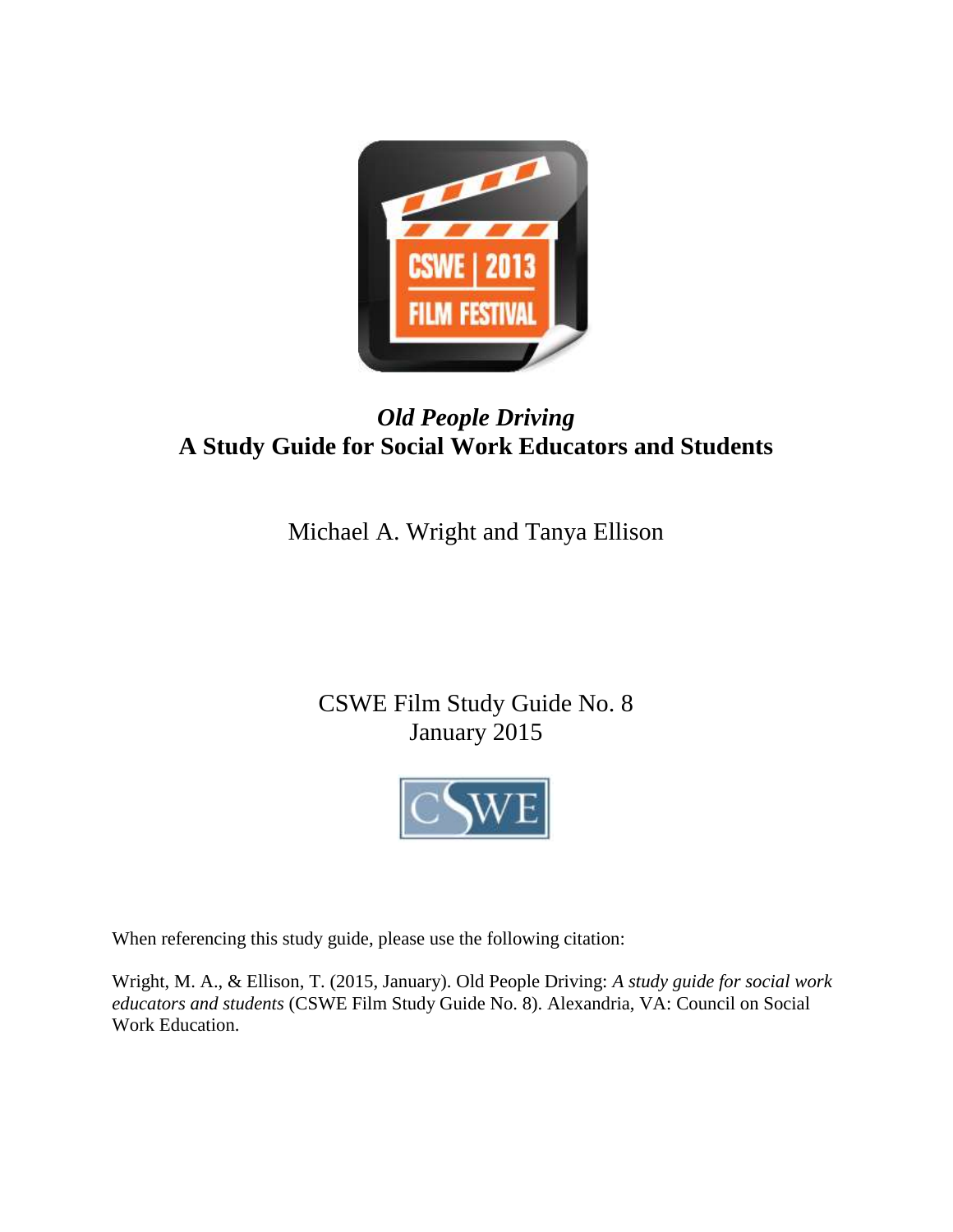Copyright © 2015 Council on Social Work Education

Council on Social Work Education 1701 Duke Street, Suite 200 Alexandria, VA 22314 [www.cswe.org](http://www.cswe.org/)

Printed in the United States of America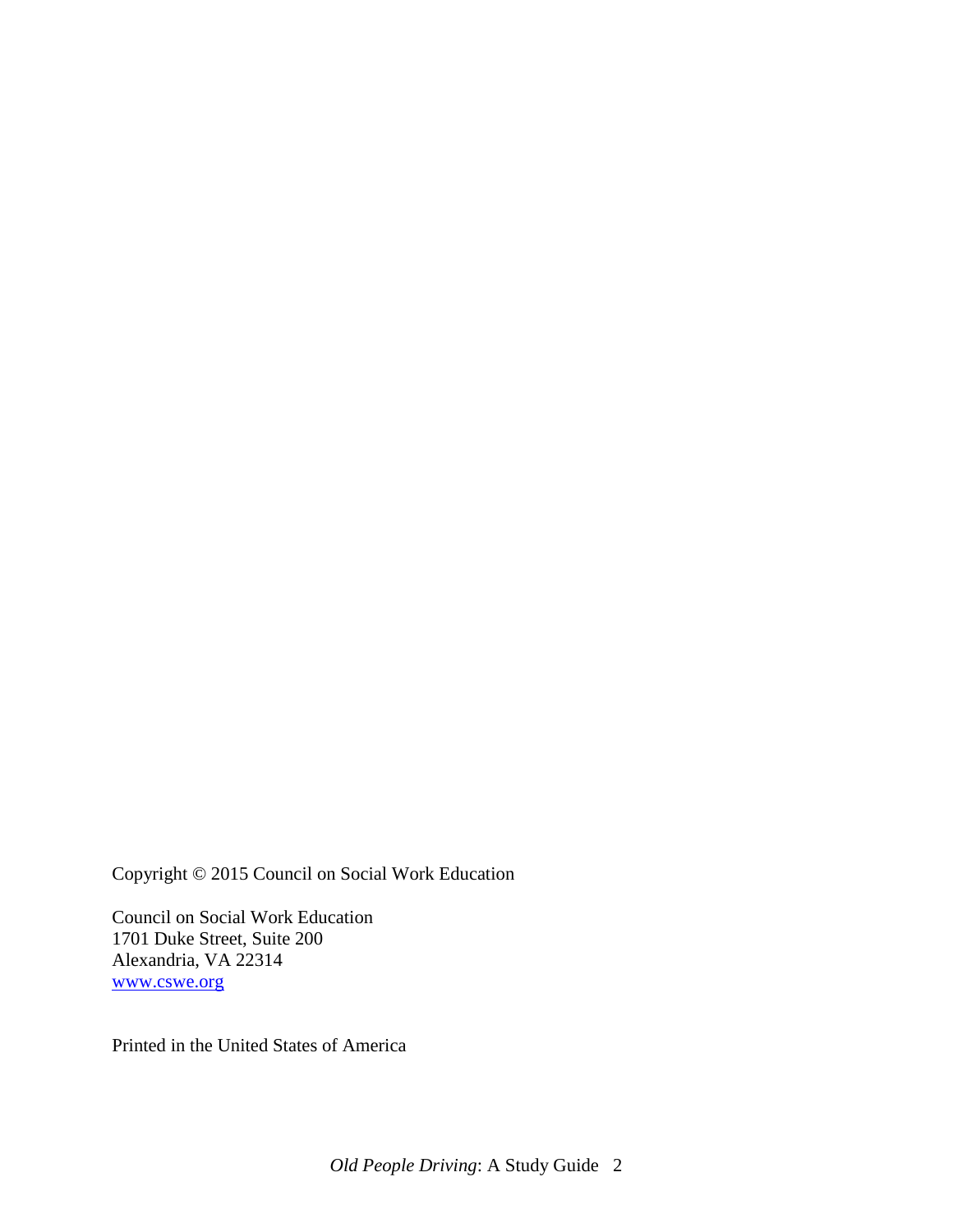| <b>Table of Contents</b> |  |  |  |  |
|--------------------------|--|--|--|--|
|                          |  |  |  |  |
| Overview                 |  |  |  |  |
| <b>Topics</b>            |  |  |  |  |
|                          |  |  |  |  |
|                          |  |  |  |  |
|                          |  |  |  |  |
|                          |  |  |  |  |
|                          |  |  |  |  |
|                          |  |  |  |  |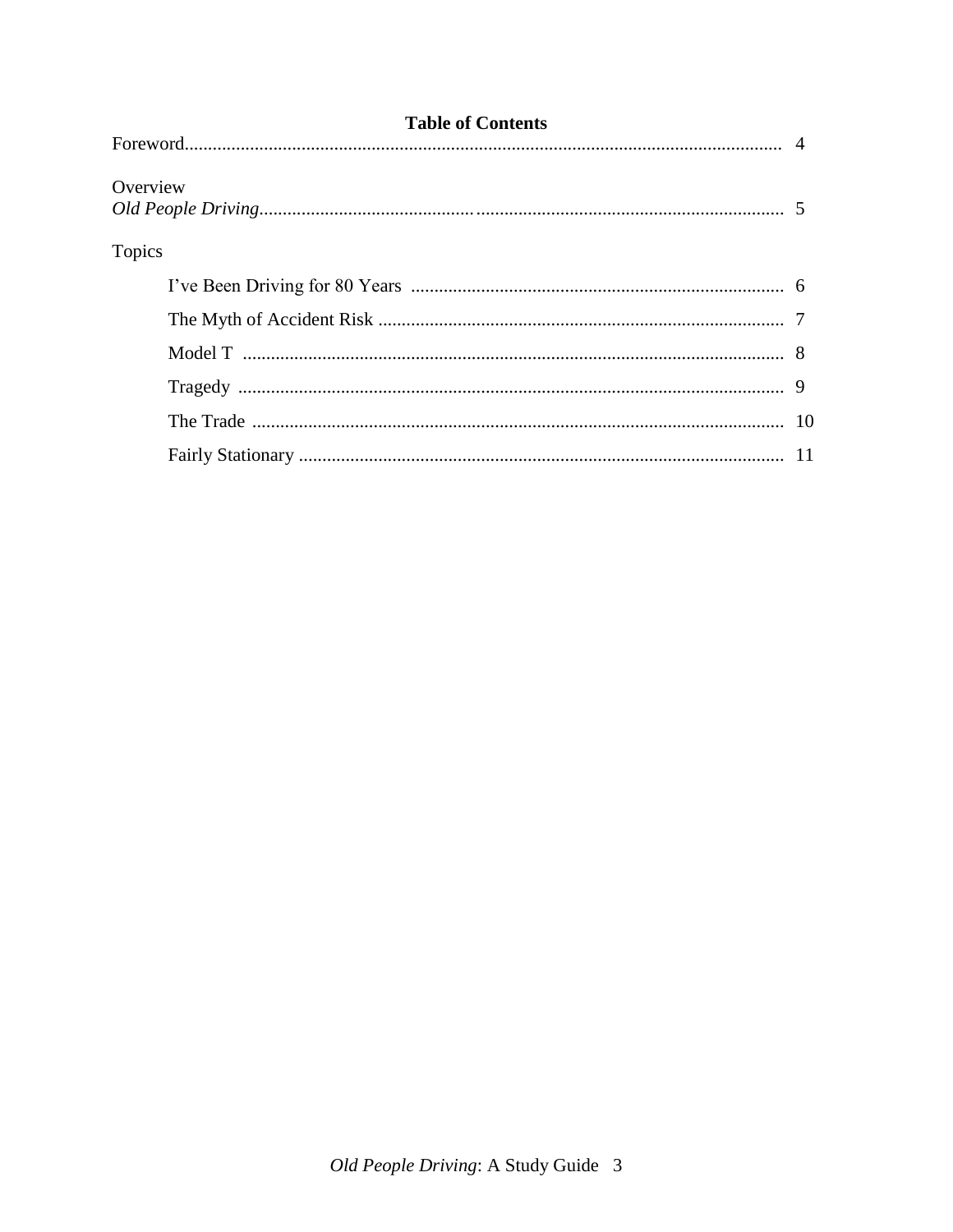## **Foreword**

This guide has been developed to assist social work educators and students in using films from the CSWE film festivals in their classrooms. It is one in a series of CSWE curriculum resources designed to enhance the teaching and learning of social work concepts.

We welcome your comments as the library of these resources is refined and expanded.

Michael A. Wright Tennessee State University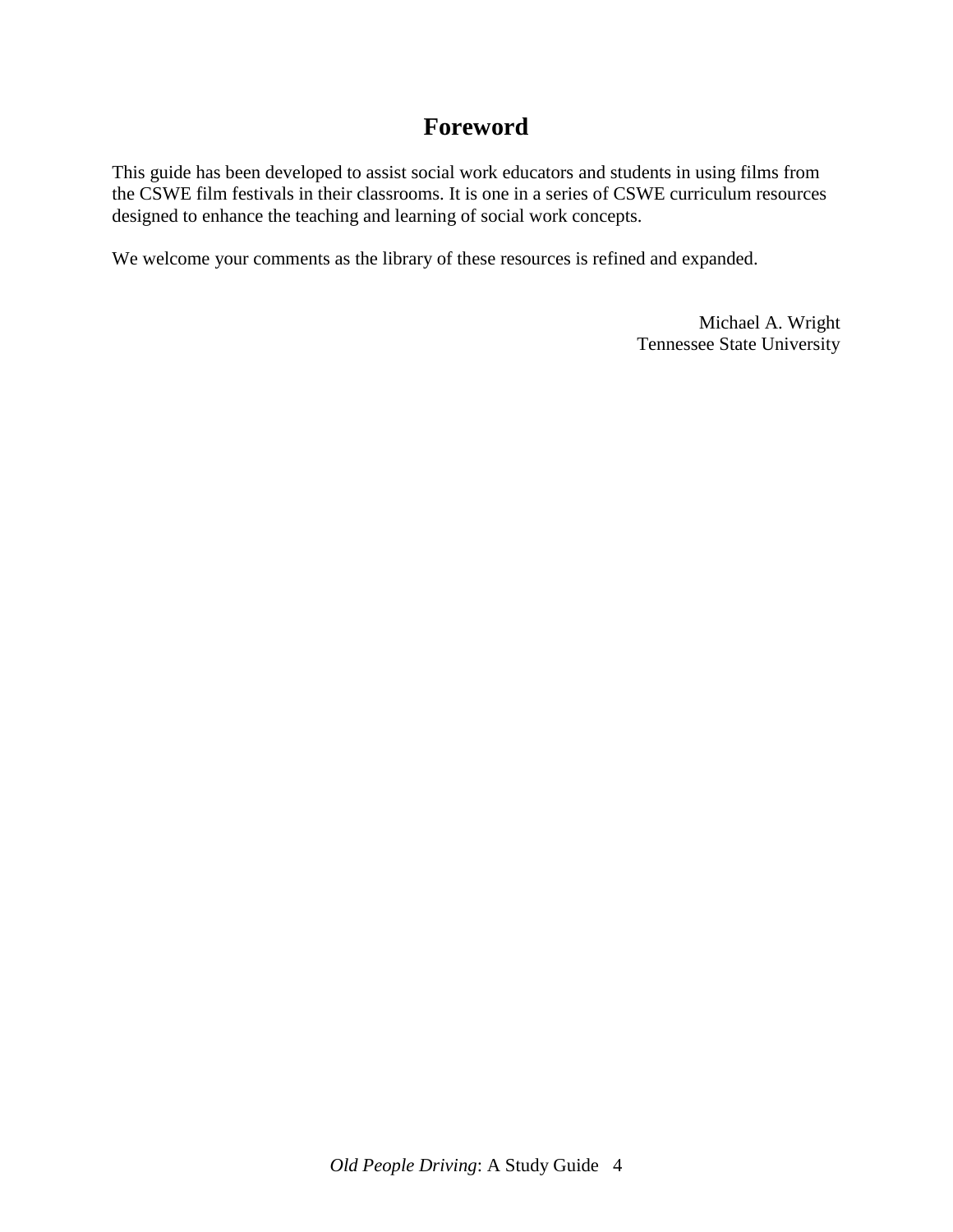# **Overview** *Old People Driving*

## **Film Information**

| Title: <i>Old People Driving</i> | A Film by: Shaleece Haas                      |
|----------------------------------|-----------------------------------------------|
| Running Time: 24 minutes         | Distributed by: New Day Films, www.newday.com |

**Context:** *Old People Driving* chronicles the adventures of 96-year-old Milton and 99-year-old Herbert as they confront the end of their driving years. Through their stories, we discover what's at stake for the generation that came of age with the automobile—and their families and caregivers—when they consider hanging up the keys.

#### **Overall Themes:**

- 1. Driver Safety
- 2. Growing Old
- 3. Ageism
- 4. Life Transitions

| <b>Time Code</b> | <b>Topic</b>                         | <b>Central Quote</b>                                               | <b>Salient Themes</b>                                                                               |
|------------------|--------------------------------------|--------------------------------------------------------------------|-----------------------------------------------------------------------------------------------------|
| $00:00 - 03:20$  | I've Been<br>Driving for<br>80 Years | "When that comes to be, I'm<br>not driving anymore." $(2:04)$      | Growing Older,<br>Planned Change, Ability                                                           |
| $03:21-08:10$    | The Myth of<br><b>Accident Risk</b>  | "Don't wait for others to<br>have to Intervene." $(4:54)$          | <b>Voluntarily Giving Up</b><br>the Keys, Switching to Bike,<br>Physical Challenges,<br>Caregiving  |
| $08:11 - 11:09$  | Model T                              | "For men, the car is a<br>measure of identity." (10:30)            | Family Intervention, Gender<br>Differences, Status Symbols                                          |
| $11:10-14:46$    | Tragedy                              | "I always thought it would be<br>the other guy." $(12:25)$         | Elderly Driver Licensing,<br>Ageism Versus Safety Concerns,<br>Testing Limitations,<br>Independence |
| 14:47-20:49      | The Trade                            | "If this can be repaired<br>I don't know." (15:57)                 | Physical Impacts of Aging,<br>Handicap Designation,<br>Decision Making to Let Go                    |
| 20:50-23:42      | Fairly<br>Stationary                 | "If I couldn't drive, I don't<br>know what I would do."<br>(20:50) | Mental Health, Loss of Spouse,<br>Adjustment                                                        |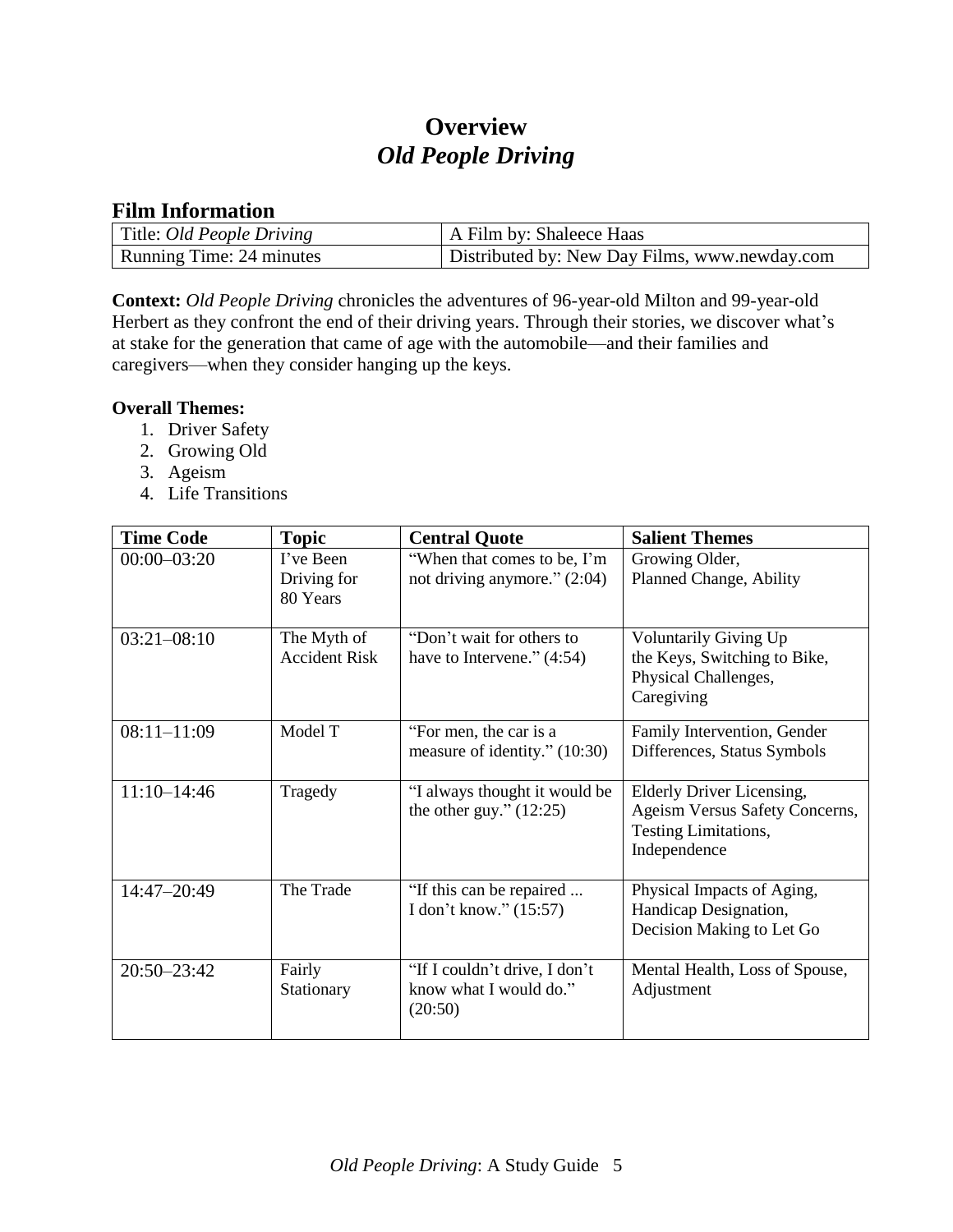## **Topics**

## **I've Been Driving for 80 Years** Time Code: 00:00–03:20

**Central Quote:** "When that comes to be, I'm not driving anymore." (2:04)

**Themes:** Growing Older, Planned Change, Ability

**Abstract:** Viewers are introduced to 96-year-old Milton and 99-year-old Herbert. Both personalities are adequately presented in this introductory clip. Milton looks forward questioning whether he will ever need to transition from driving. Herbert has already made a decision to engage in an alternative to driving.

### **Learning Objectives**

- 1. Explore the transitions that characterize septuagenarians, octogenarians, and nonagenarians.
- 2. Identify driving as one of the primary skills of the elder adult.
- 3. Articulate your perceptions about older drivers.

### **Discussion Questions**

- 1. How long do you plan to drive?
- 2. Have you ever considered that you may reach a point in life when you are no longer able to drive?
- 3. What would be your transition plan if you decided that you could no longer drive?
- 4. List the challenges you assume face older drivers.

- Ackerman, M. L., Crowe, M., Vance, D. E., Wadley, V. G., Owsley, C., & Ball, K. K. (2011). The impact of feedback on self-rated driving ability and driving self-regulation among older adults. *The Gerontologist*, *51*, 367–378.
- Sullivan, K. A., Smith, S. S., Horswill, M. S., & Lurie-Beck, J. K. (2011). Older adults' safety perceptions of driving situations: Towards a new driving self-regulation scale. *Accident Analysis & Prevention*, *43*, 1003–1009.
- Thompson, K. R., Johnson, A. M., Emerson, J. L., Dawson, J. D., Boer, E. R., & Rizzo, M. (2012). Distracted driving in elderly and middle-aged drivers. *Accident Analysis & Prevention*, *45*, 711–717.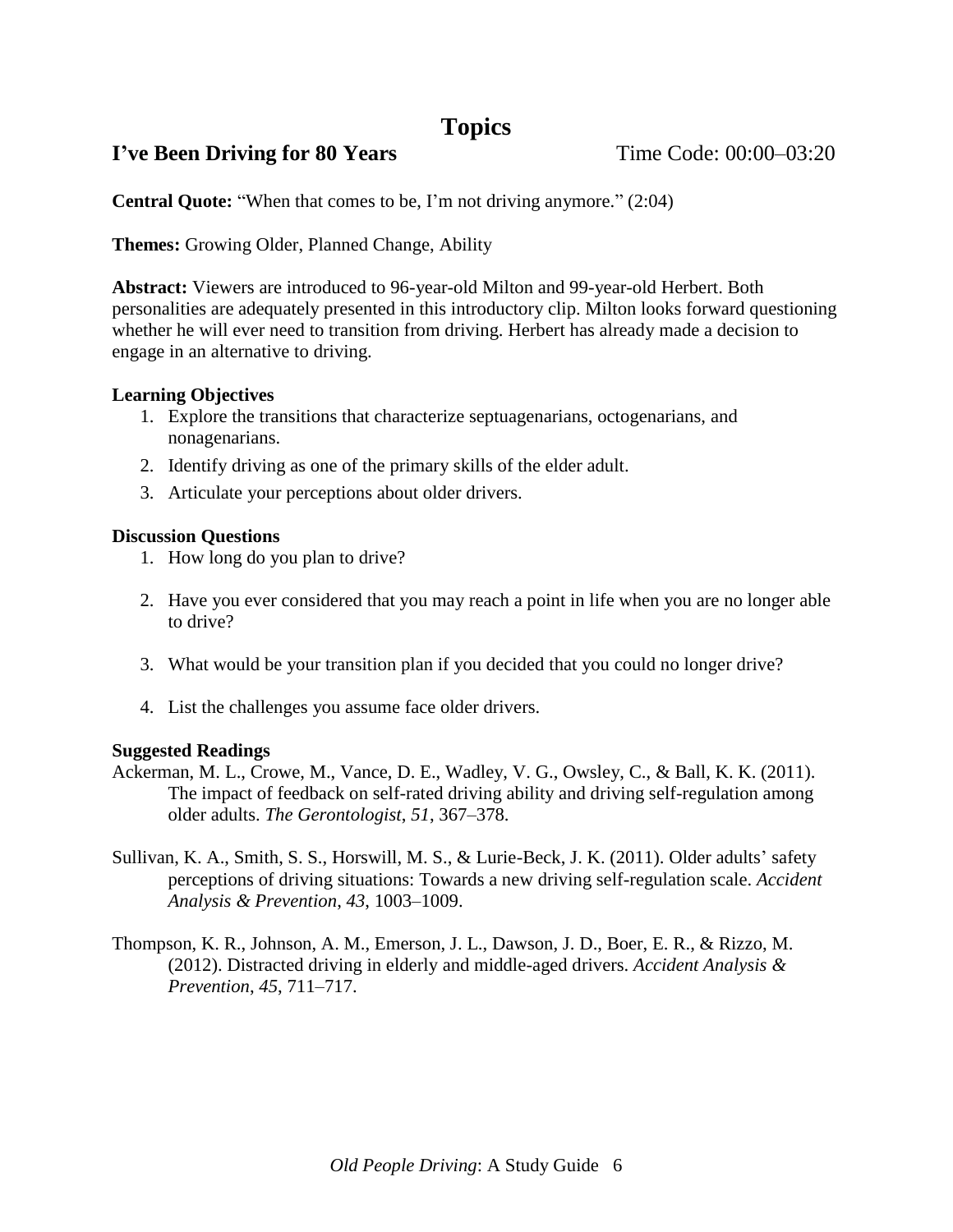## **The Myth of Accident Risk** Time Code: 03:21–08:10

**Central Quote:** "Don't wait for others to have to intervene." (4:54)

**Themes:** Voluntarily Giving Up the Keys, Switching to Bike, Physical Challenges, Caregiving

**Abstract:** Ninety-nine year old Herbert's story is framed in the context of a planned life transition. We meet his caregiver. Herbert opts for a tricycle and visits a bike shop to try one out.

### **Learning Objectives**

- 1. Explore the social and psychological process of a major life transition.
- 2. Review the physical considerations included in a mobility change.
- 3. Identify the roles of caregivers in work with elders making mobility changes.

#### **Discussion Questions**

- 1. Why do you think older drivers are more likely to cause an accident?
- 2. State your agreements and disagreements with Herbert's comment, "The fact that I plan to feel helpless may protect me from feeling that way." (5:19)
- 3. Do you think that it is time for Herbert to give up his keys? What supports your determination?
- 4. Do you think that having the bike as an alternative is helpful to Herbert's transition? Why or Why not?

- Bartley, M., & O'Neill, D. (2010). Transportation and driving in longitudinal studies on ageing. *Age and Ageing*, *39*, 631–636.
- Oxley, J., Langford, J., & Charlton, J. (2010). The safe mobility of older drivers: A challenge for urban road designers. *Journal of Transport Geography*, *18*, 642–648.
- Webber, S. C., Porter, M. M., & Menec, V. H. (2010). Mobility in older adults: A comprehensive framework. *The Gerontologist*, *50*, 443–450.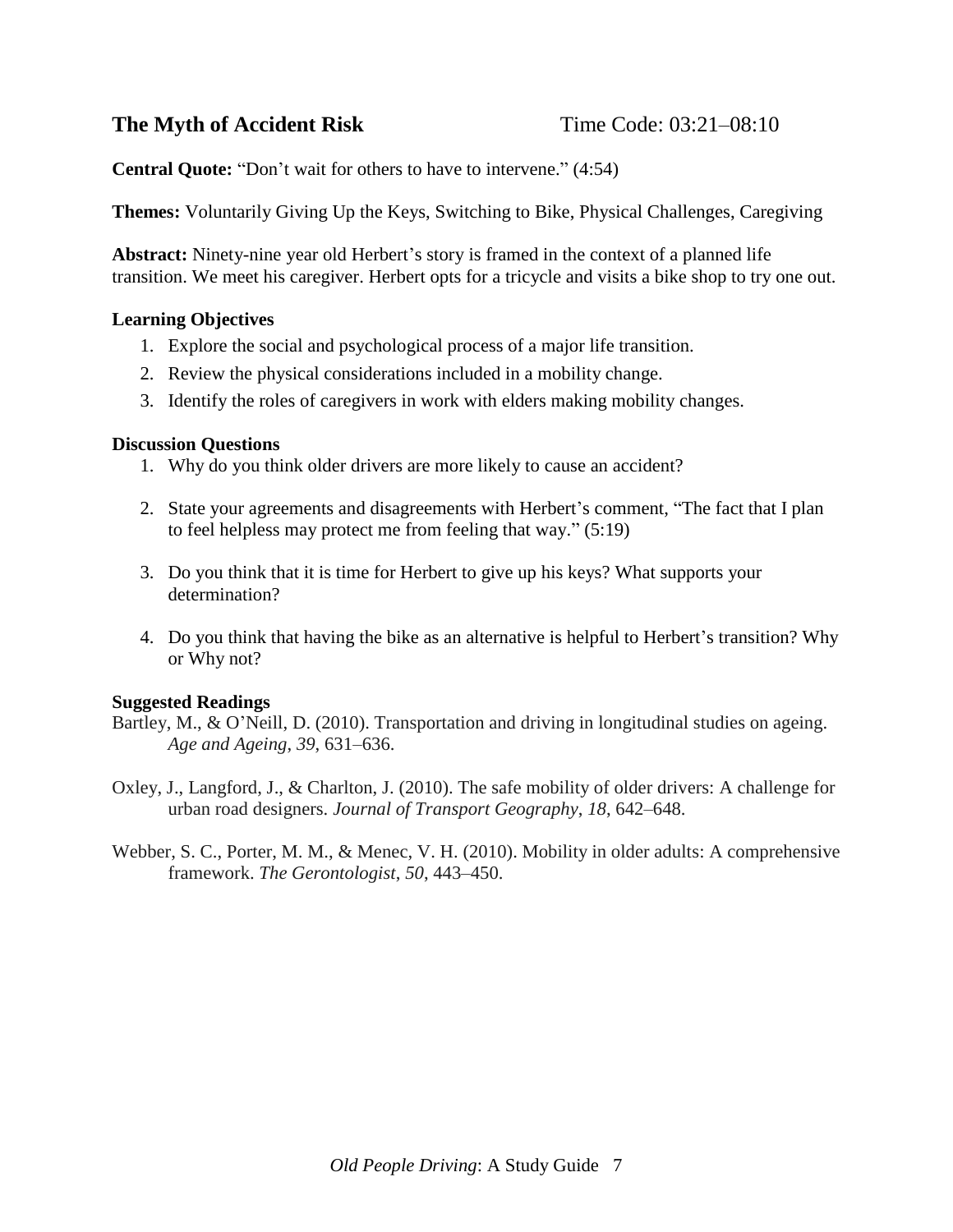**Central Quote:** "For men, the car is a measure of identity." (10:30)

**Themes:** Family Intervention, Gender Differences, Status Symbols

**Abstract:** We learn about Milton's obsession with the Model-T, the first car he drove. Milton explains his choice of the car over the care and feeding of a horse. Milton's wife recounts her story of nine flat tires while on a date with Milton.

#### **Learning Objectives**

- 1. Explore age and gender differences in driving.
- 2. Identify the motivations that evolve with driving experience.
- 3. Articulate a connection among social activity, cognitive decline, and driving in old age.

#### **Discussion Questions**

- 1. Why do you think it is easier for women to give up driving than it is for men?
- 2. What did you take as the meaning when retired California highway patrolman Kent Milton stated, "They're never going to stop driving. In fact, they're going to drive themselves to their own funeral." (10:42)
- 3. How would you go about negotiating a plan with an older relative to give up his/her keys and right to drive?
- 4. How would your approach differ with a female relative versus a male relative?

- Cestac, J., Paran, F., & Delhomme, P. (2011). Young drivers' sensation seeking, subjective norms, and perceived behavioral control and their roles in predicting speeding intention: How risk-taking motivations evolve with gender and driving experience. *Safety Science*, *49*, 424–432.
- James, B. D., Wilson, R. S., Barnes, L. L., & Bennett, D. A. (2011). Late-life social activity and cognitive decline in old age. *Journal of the International Neuropsychological Society*, *17*, 998–1005.
- Rhodes, N., & Pivik, K. (2011). Age and gender differences in risky driving: The roles of positive affect and risk perception. *Accident Analysis & Prevention*, *43*, 923–931.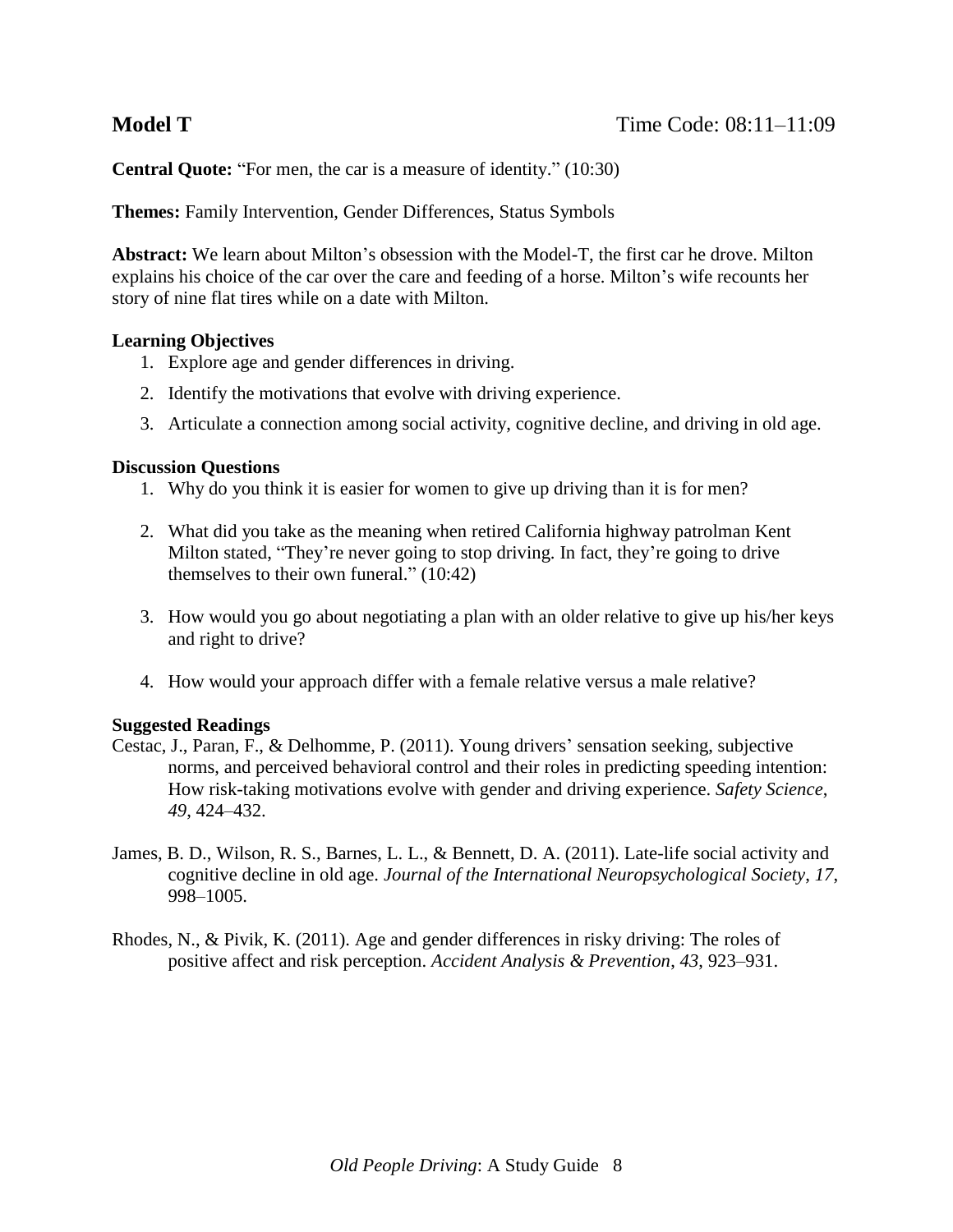**Central Quote:** "I always thought it would be the other guy." (12:25)

**Themes:** Elderly Driver Licensing, Ageism Versus Safety Concerns, Testing Limitations, Independence

**Abstract:** The film presents the story of George Weller, an 86-year-old California driver. Weller was driving the car that killed 10 and wounded others in a Santa Monica farmers' market in 2003. The event energized the debate over elder rights specifically related to driving.

#### **Learning Objectives**

- 1. Identify multiple systems affecting the right and sanction to drive.
- 2. Compose standards of practice and testing that may be applied to reduce dangerous driving.
- 3. Articulate the complexity of individual, family, and community attempts to limit any right, including driving.

#### **Discussion Questions**

- 1. What do you think contributed to George Weller's accident? Include micro, mezzo, and macro factors in your response.
- 2. What system changes would you recommend to prevent accidents among drivers who are 75 years of age and older?
- 3. Would you be willing to impose similar restrictions on drivers who are 70 years of age and older?
- 4. How would you rewrite driving competence testing to better screen for dangerous drivers?
- 5. Would you be willing to impose the same testing for all would-be drivers?

- Kelly, M., Nielson, N., & Snoddon, T. (2014). Aging population and driver licensing: A policy perspective. *Canadian Public Policy*, *40*(1), 31–44.
- Stav, W. B. (2014). Updated systematic review on older adult community mobility and driver licensing policies. *American Journal of Occupational Therapy*, *68*, 681–689.
- Tada, M., Noma, H., Utsumi, A., Segawa, M., Okada, M., & Renge, K. (2014). Elderly driver retraining using automatic evaluation system of safe driving skill. *Intelligent Transport Systems, IET*, *8*(3), 266–272.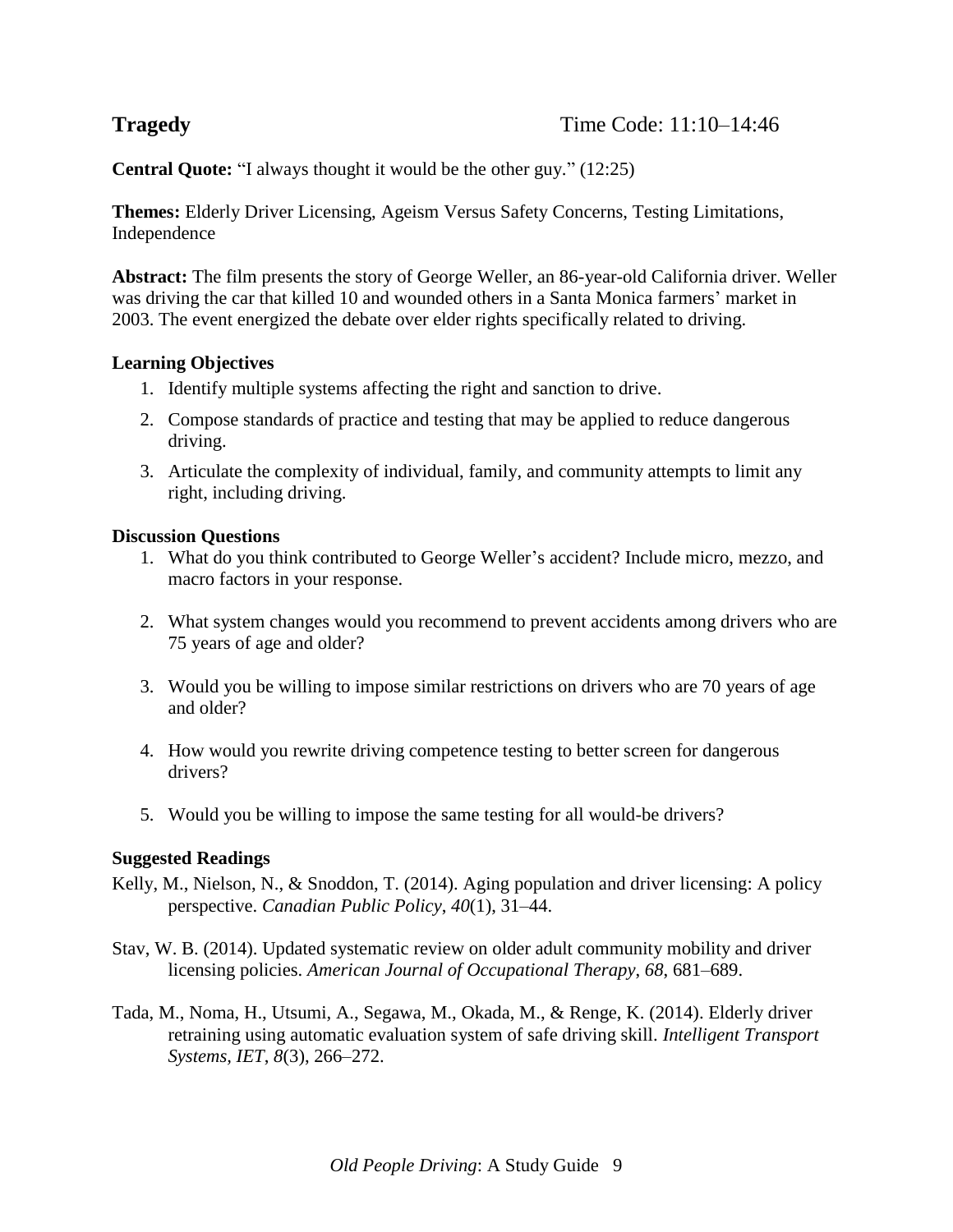**Central Quote:** "If this can be repaired ... I don't know." (15:57)

**Themes:** Physical Impacts of Aging, Handicap Designation, Decision Making to Let Go

**Abstract:** We learn about disabilities experienced by Herbert and Milton. Herbert has trouble operating his new tricycle received in a trade for his car. Milton discusses his two falls and limitations related to walking and lifting.

### **Learning Objectives**

- 1. Identify the typical physical impact of old age.
- 2. Articulate a connection between driving as a means of mobility in the context of limited physical (bodily) mobility.
- 3. Explore the psychological impacts of awareness of physical limitation in old age.

#### **Discussion Questions**

- 1. What do you think Herbert's caregiver meant when she stated, "It's so much a part of who he is to let go of the things that are going"? (19:44).
- 2. Do you think it was a fair trade: Herbert's car for a tricycle?
- 3. Do you think that Milton's relationship with driving has anything to do with his reactions to aging? What evidence supports your view?

#### **Suggested Readings**

Grady, C. (2012). The cognitive neuroscience of ageing. *Nature Reviews Neuroscience*, *13*, 491– 505.

Huisman, M., Poppelaars, J., van der Horst, M., Beekman, A. T., Brug, J., van Tilburg, T. G., & Deeg, D. J. H. (2011). Cohort profile: The longitudinal aging study Amsterdam. *International Journal of Epidemiology*, *40*, 868–876.

NCA Self-Study Committee. (2014). *Parking and vehicle control regulations*. Charleston, IL: Eastern Illinois University. http://thekeep.eiu.edu/eiunca\_integrity\_docs/28/